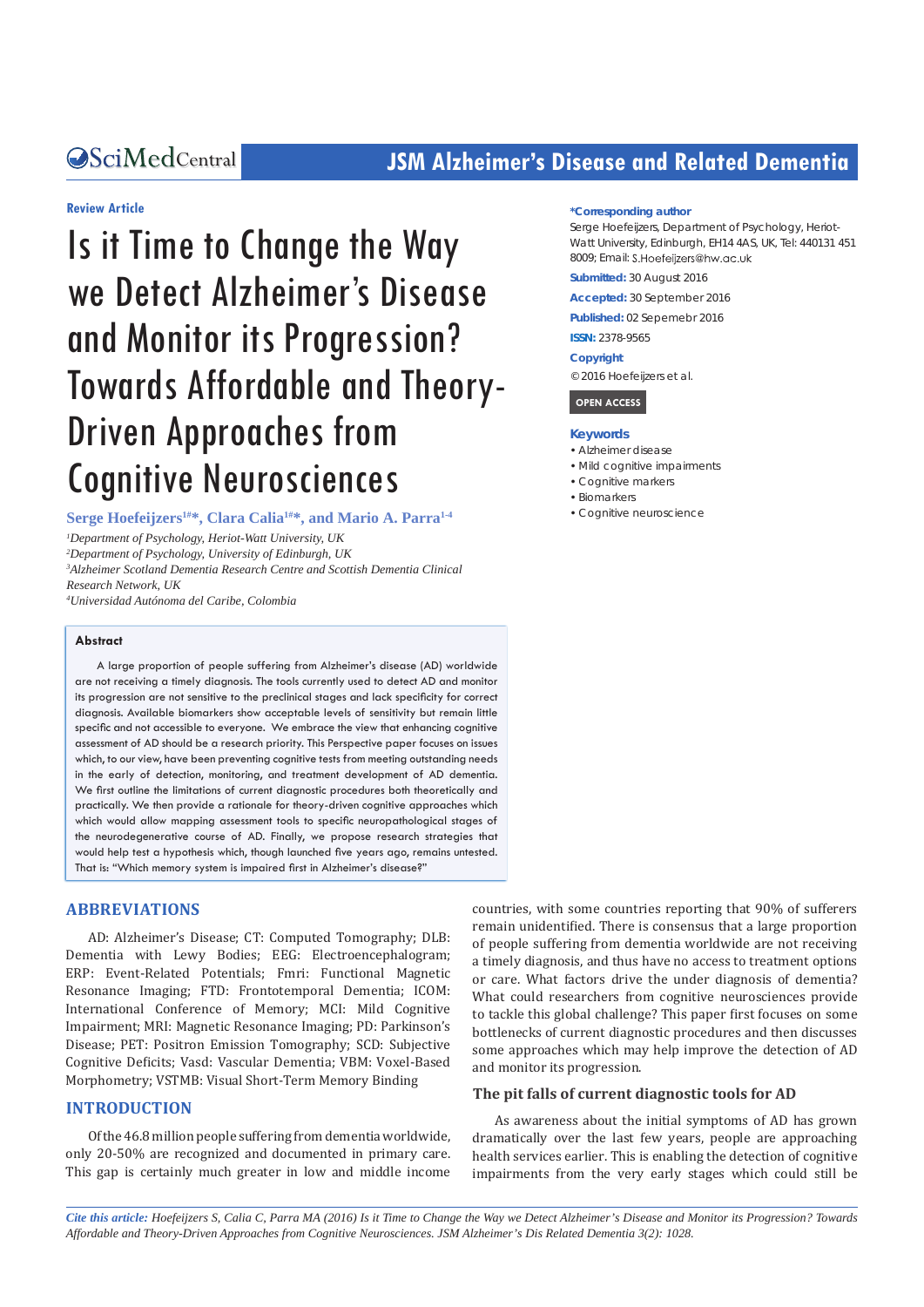subjective (i.e., Subjective Cognitive Deficits - SCD [1]) or shortly after entering the objective stages (i.e., Mild Cognitive Impairment - MCI [2]). Although encouraging relative to past diagnostic achievements, recent evidence suggests that these may already be quite late stages in the disease process [1,3,4]. Furthermore, receiving a diagnosis of MCI is providing more problematic than helpful at present as [1], it does not grant certainty about risk of future dementia, [2] does not lead to specific therapeutic strategies, and [3], creates tension and discrepancies within the clinical and scientific community regarding diagnostic approaches, research targets, and therapeutic pathways. To alleviate this tension and overcome some of these barriers a new generation of biomarkers for AD has been developed. Nevertheless, they too experience several limitations [5], which we address in the next section.

**Limitations of current biomarkers of AD:** AD is associated with severe brain atrophy which can be detected using structural imaging techniques (CT, MRI) (e.g. see [6] ). Whilst shrinkage of some brain regions, such as the hippocampus, are thought to be an early signature of AD, standardized values for brain volumes associated with AD that can be measured at a single time point do not exist. Functional imaging techniques (PET, fMRI) often detect reduced brain cell activity (oxygen, glucose uptake is reduced) in patients with AD [7,8]. Nevertheless, neither regional atrophy nor reductions in glucose metabolism are specific to AD [9]. Molecular imaging technologies, using radiotracers targeting the deposit of beta-amyloid and astrocytosis have shown promising results [10,11]. So have tau and beta-amyloid quantification in cerebrospinal fluid [9]. Amyloid plagues in the brain are a characteristic of AD but also of people with no evidence of cognitive decline, making these biomarkers unreliable for diagnostic purposes [12,13]. Moreover, there is an ongoing debate as to whether amyloid or tau pathology is the key driver of AD dementia [14-16]. With the molecular mechanisms of AD pathology still unclear, it remains very challenging to develop effective research strategies towards biomarker development and pharmacological targets.

In addition to these theoretical limitations, biomarkers also hold practical limitations. They are invasive and expensive procedures which are only available in secondary care or specialized centers. Moreover, given the high number of expected patients with AD in the future, the regular use of such techniques as diagnostic tools would be untenable [5]. Biological evidence could be gathered using affordable methodologies such as the EEG (e.g., event related potentials (ERP) and brain connectivity analysis). ERP abnormalities associated with AD have been observed using several paradigms (e.g., Odd-ball: P300, Semantic categorization: N400/P600). Such ERP patterns have also been associated with typical aging, depression and other agerelated disorders making them sensitive but not specific to AD (for review see [17] ). A recent study indicates that combining cognitive tests which holds maker properties for AD with EEG techniques could help overcome these limitations [18]. The priority is to identify tests of cognitive function which hold such properties. We address this issue next.

**Limitations of current cognitive markers of AD:** Diagnosis and progression of AD are usually based on performance on

batteries of cognitive tests assessing memory, reasoning, language, attention, etc. While these tests are sensitive to AD, they cannot distinguish AD from other disorders with similar cognitive symptoms (e.g. cognitive aging, depression or other types of dementia) [5]. Most of these tests show improvement on repeated testing, thus masking decline or response to treatment in progressive disorders such as AD [5]. With the advent of preventive initiatives the diagnostic goals have shifted towards the preclinical or subtle symptomatic stages. Most of the tests traditionally used to support the diagnosis of AD and monitor its progression fail at these stages of the disease. To overcome such a limitation composite scores have been introduced [19,20]. Composite scores encapsulate several cognitive abilities which show different sensitivity trajectories to a wide range of neuropsychiatric disorders. Hence, composite scores may boost sensitivity but will dramatically reduce specificity. It is our limited understanding of the links between the pathophysiological mechanisms of the disease and their clinical expression what drives this conundrum. We explore this issue briefly in the following section.

**Need for theory-driven markers of AD:** Hippocampalrelated memory decline is one of the earliest symptoms referred by patients with AD. This long standing view has driven the development of cognitive and neuroimaging markers for AD over the last few decades [3,21]. More specific, regions within the anterior sub-hippocampal areas (i.e. the entorhinal and perirhinal cortex) are affected by AD prior to the hippocampus [22]. MRI-derived volume measures of the entorhinal cortex were better predictors of conversion from MCI to AD than hippocampal volumes were [23,26]. The preclinical phase of AD has been characterized with the presence of neurofibrillary tangles in the trans-entorhinal region [24]. However, to date, it has remained unclear how these different structures of the Medial Temporal Lobe (MTL) contribute to memory. Studies of patients with selective brain damage to these structures show that the anterior sub-hippocampal areas support context-free memory like facts based on familiarly judgements where as context-rich memory such events based on recollection rely on the hippocampus [22]. This made Didic and colleagues hypothesise that impaired context-free, object based, memory might be the first detectable sign in AD [22]. If we consider that such regions are affected by AD earlier than the hippocampus [14,27] and that we now have the possibility to develop tests which can tax their functions, early cognitive markers for AD should therefore focus on the anterior sub-hippocampal regions and their clinical expression [25]. Context-free memory tasks might not be as sensitive to normal aging as cognitive tests currently used for the diagnosis of AD (e.g., associative learning tests; [5,28,29]. Recent studies have started to shed some light on novel memory tasks which seem to meet these and other criteria for a good test for AD.

**Good markers to diagnose and monitor AD:** Ideally, cognitive markers for AD should (a) be sensitive and specific to AD, (b) not show improvement due to practice effects, (c) not be sensitive to the education or cultural background of the assessed individual, (d) be easy to administer and interpret with minimal training, (e) easily accessible and inexpensive. Importantly, they should be (f) theory driven allowing for the alignment of cognitive constructs and the course of AD pathology [5]. The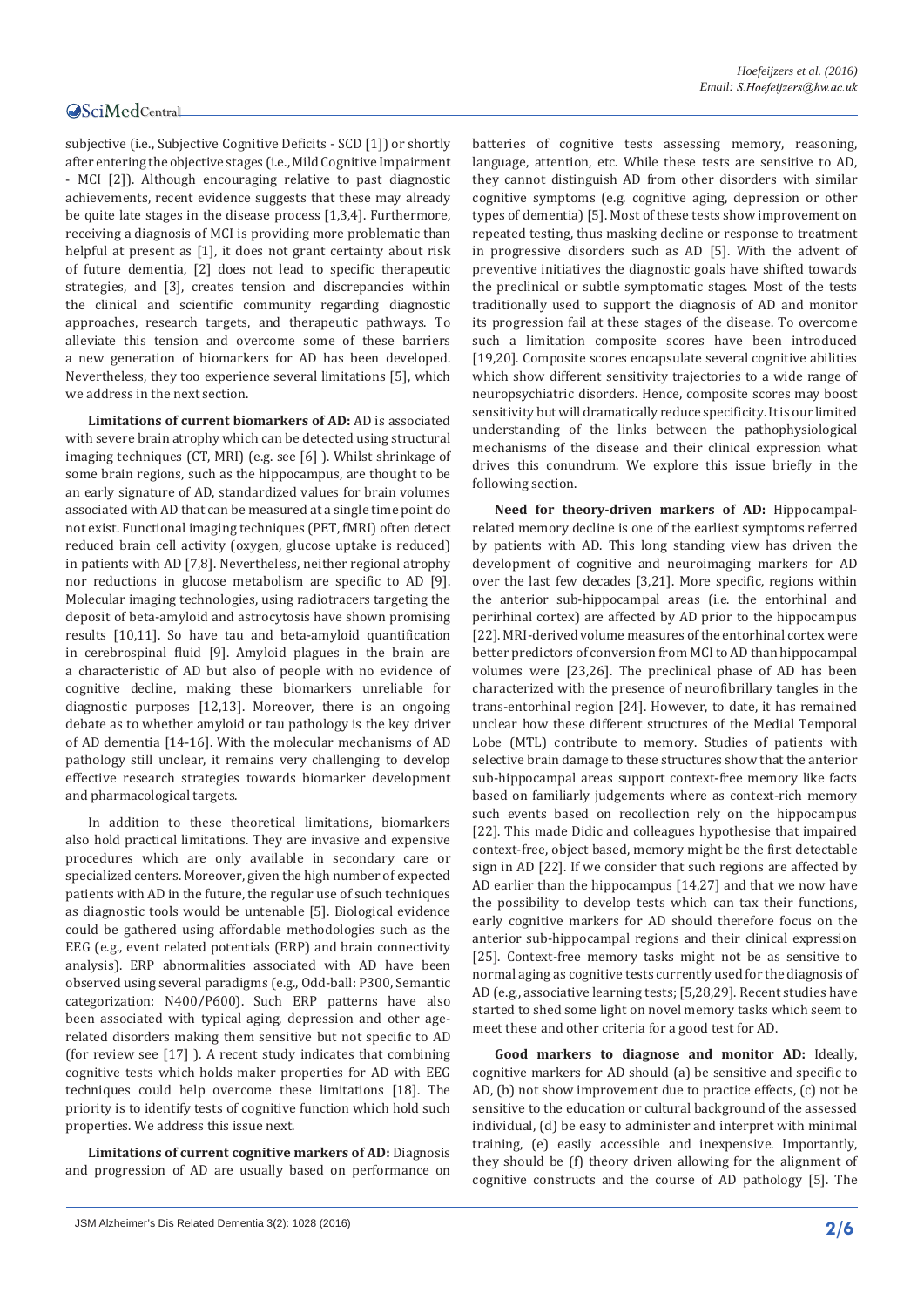selection of such markers should not be predefined but based on clinical stages as defined by the new lexicon [30,31]. That is, some tests can be useful for screening in pre-symptomatic populations while others might help detect degree of impairment, progression, and response to treatment. To date available tests of cognitive function have been indistinctively used to serve all these purposes. This could explain why such tests have lagged behind other molecular markers for AD with regard to their sensitivity [32].

**Promising diagnostic tools for the pre-symptomatic stage of AD:** Deficits resulting from damage to sub-hippocampal regions may cause symptoms which could be too subtle to be noticed by affected individuals or to cause concern (e.g., lack of familiarity with a face or a place previously experienced, ability to discriminate between two objects' identity). These low level functions provide the building blocks of memory. Memory tests for AD have traditionally assessed higher level memory functions such as those responsible for integrating low level information (e.g., object-based) into complex representations (i.e., episodic memories). Deficits of such functions are noticeable and not only cause concern but also interfere with everyday life tasks. We have now learned more about the link between low level memory functions and their neural correlates within the MTL. What we need to improve is our understanding of the links between AD pathology and such subtle memory impairments. Cognitive markers taxing the low-level memory functions of the sub-hippocampal regions may offer sensitive diagnostic tools for the detection of AD before manifest clinical symptoms occur. Performance on context-free tasks such as recognition of words have shown to be impaired in patients in the presymptomatic stages of AD [33]. Sub-hippocampal regions such as the perirhinal cortex also seem to support temporary binding of intra-item associations such as combinations of colour and shapes [34]. These types of visual memory binding deficits (i.e. impairments to temporary bind colour and shape together) have been observed in prodromal stages of sporadic and familial AD [18,35].

**Testing Didic et al.'s hypothesis:** The recently developed visual short-term memory binding (VSTMB) task has proved informative throughout the continuum of AD [31,35,36]. The VSTMB test can distinguish between healthy aged individuals and AD patients [37], AD patients and those with major depression [38], and between AD and non-AD dementias (i.e., FTD, PD, VasD, DLB) [39]. Furthermore, it can detect impairments in asymptomatic carriers of the E280A presenilin-1 gene mutation [35,40], more than 10 years prior to the onset of dementia. Of note, VSTMB impairments in in asymptomatic mutation carriers were observed in the absence of evidence of hippocampal dysfunction [35,40]. VSTMB can be carried out with a damaged hippocampus [41,42], appears affected in the preclinical stages of AD when tests of hippocampal functions are performed perfectly well [35,40], and does not elicit activation of the hippocampus when performed by healthy younger subjects [43]. Hence the VSTMB test is an example of the tasks that can inform about the sub-hippocampal stages of AD [22]. Parra et al., [43] observed that there is a posterior network that involves parietal and occipito-temporal regions supporting VSTMB. The absence of MTL involvement during VSTMB could be largely due

to methodological limitations of fMRI. We need to better map the intrinsic structure of the MTL to ascertain such involvement or lack thereof. Recently, Parra et al., (paper presented in ICOM 2016) used Voxel Based Morphometry (VBM) analysis to investigate the neural correlates of memory binding deficits (relational and conjunctive) in patients with MCI. They found that associative memory functions in the verbal domain relied on an extended network which involves the hippocampus and insular gyrus. Atrophy of these regions accounted for discrepancies in performance between patients and controls. In contrast, poor performance of MCI patients on the VSTMB task (a task assessing memory functions in the visual domain) were only accounted for by atrophy of visual association areas found to be relevant in a previous fMRI study [43]. Although no direct involvement of MTL regions have yet been found during VSTMB, the involvement of areas along the ventral visual stream which are known to feed extra-hippocampal regions such as the entorhinal and perirhinal cortex [44], has been confirmed by two studies. The network supporting VSTMB is more focal than that needed to form associative representations [45]. This could explain why test of associative memory functions are sensitive but not specific to AD as they may be failed by patients suffering from a wider range of brain diseases.

**Promising monitoring tools during the symptomatic stages of AD (phase from MCI to AD conversion):** Based on Didic et al.[22], the sub-hippocampal stage progresses towards the hippocampal stages of AD. This stage is characterized by impaired context-free and context-rich (episodic) memory and seems to correspond to stage III or IV of the Braak's scale [14]. At this stage patients show autobiographical and topographical memory loss which cause concern and therefore prompt them to seek help advice. The diagnosis of MCI commonly follows. Hence, MCI is the earliest stage of AD that available tests of episodic memory can identify [46,47]. Hippocampal-derived impairments are responsible for cognitive decline which alters everyday life functioning (e.g., being unable to remember where you left the car keys or where the car was parked) [48]. Context-rich tasks could therefore provide valuable information about effectiveness of medication or treatments during the symptomatic stage of AD. For a recent review of promising context rich tasks see Rentz and colleagues [31]. Besides these promising novel tasks, assessment of other cognitive functions (e.g. memory, reasoning, executive function - for overview see Logie and colleagues [5]) remains useful to monitor cognitive decline in individuals diagnosed with MCI as well as to interpret functional decline.

**From theory-driven assessment to theory-driven interventions:** With the advent of prevention initiative for AD, cognitive makers which meet the needs discussed above are of upmost priority. However, to date, no effective pharmacological treatments for patients with MCI or dementia have been identified. Previous pharmacological trials have only shown sub threshold effects on behavior, cognition and function [49]. The extent to which these null findings are the result of ineffective drugs, poor outcome measures (e.g., cognitive scores), or inconsistency in rating procedures is not fully understood. There is a general consensus that improvement of cognitive scoring and rating procedures are required. Good tests of cognitive function cannot only inform pharmacological treatments but also provide theory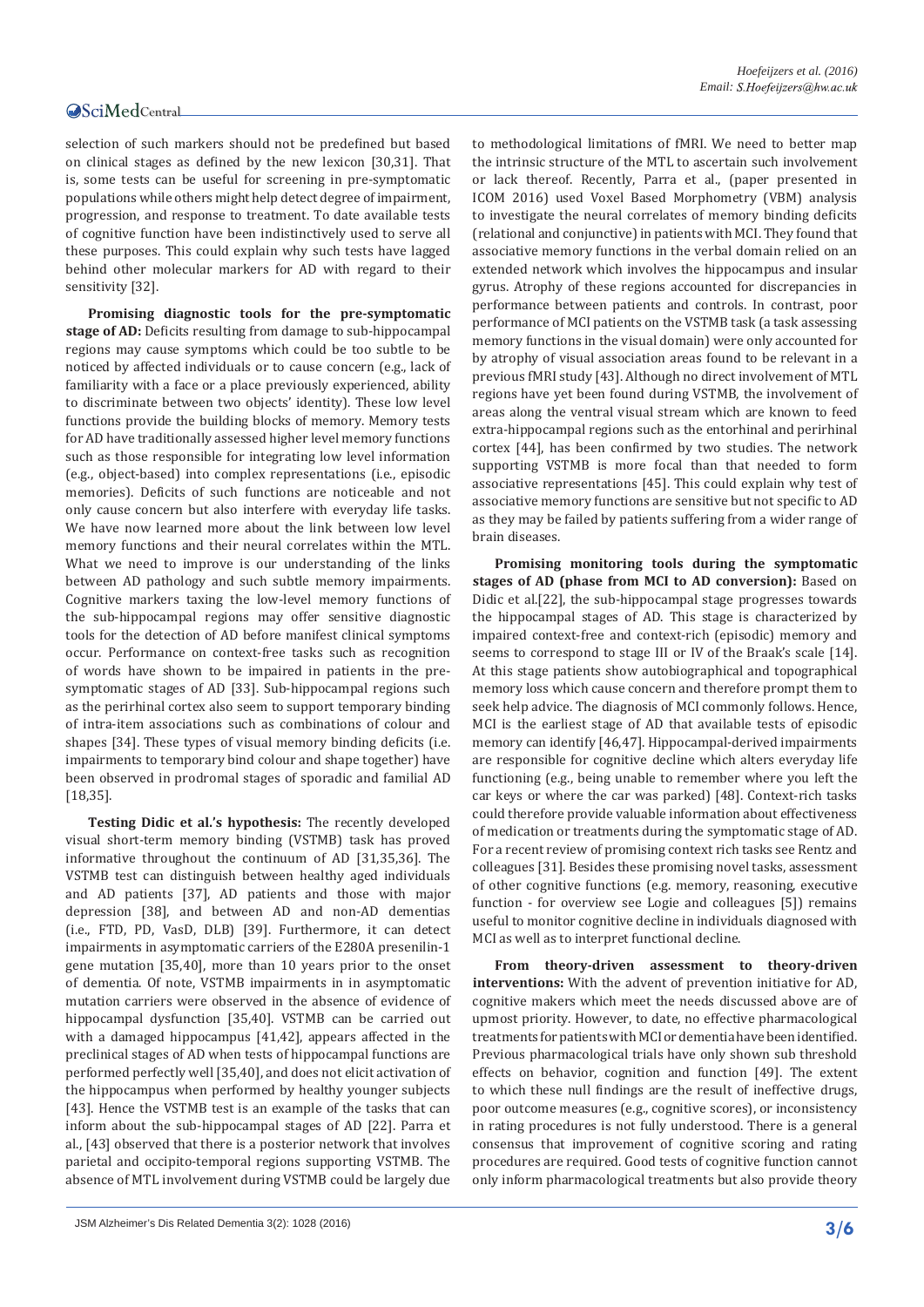to develop non-pharmacological interventions. Some studies have shown that cognitive interventions can have a positive effect on patients with MCI [50-53]. A new line of investigation is focusing on the development virtual reality (VR) applications [54-56]. The high ecological validity of VR technologies make VR a promising tool for both neuropsychological assessment and intervention [57-61]. Several studies have ascertained the efficiency of VR supporting both patients in the early stages of dementia and their family by giving educational support and memory assistance [62-65]. To date, several research studies have addressed specific aspects of cognitive impairments in AD using VR. A good summary of the relevant studies have been described in the mini-review by García-Betances et al. [55]. The authors reported VR benefits for every cognitive function investigated (e.g. attention, memory, and executive functions). At the same time, VR seems to be a valid tool for memory training in subjects with MCI [65-67].

#### **CONCLUSIONS**

This critical appraisal of the context wherein AD research currently delves into a prioritized set of needs leads us to present some recommendations which may be considered by future research strategies.

- 1. A new research pathway to map effective tests of cognitive function to progression of neuropathology in AD following the new lexicon.
- 2. Refining knowledge about the fine-grained functional and anatomical structure of the MTL and its vulnerability to AD-related amyloid and tau pathology.
- 3. Identifying suitable theory-driven memory tests to screen for, support the diagnosis, and monitor the progression of AD dementia.
- 4. Development of theory-driven cognitive interventions to aid the frail elderly and support those transiting through the continuum of AD.

#### **ACKNOWLEDGEMENTS**

SH and CC work is supported by Alzheimer's Society (Grant AS-SF-14-008 awarded to MAP). We acknowledge the support from the University of Edinburgh's Centre for Cognitive Ageing and Cognitive Epidemiology, part of the UK cross council Lifelong Health and Well-being Initiative (MR/L501530/1). Funding from the Biotechnology and Biological Sciences Research Council (BBSRC) and Medical Research Council (MRC) is gratefully acknowledged. We acknowledge the support from Alzheimer's Scotland Dementia Research Centre also from the University of Edinburgh.

#### **REFERENCES**

- 1. [Jessen F, Amariglio RE, van Boxtel M, Breteler M, Ceccaldi M, Ch](https://www.ncbi.nlm.nih.gov/pubmed/24798886)ételat [G, et al. A conceptual framework for research on subjective cognitive](https://www.ncbi.nlm.nih.gov/pubmed/24798886)  [decline in preclinical Alzheimer's disease. Alzheimers Dement. 2014;](https://www.ncbi.nlm.nih.gov/pubmed/24798886)  [10: 844-852.](https://www.ncbi.nlm.nih.gov/pubmed/24798886)
- 2. [Petersen RC, Negash S. Mild cognitive impairment: an overview. CNS](http://www.ncbi.nlm.nih.gov/pubmed/18204414)  [Spectr. 2008; 13: 45-53.](http://www.ncbi.nlm.nih.gov/pubmed/18204414)
- 3. [Dubois B, Feldman HH, Jacova C, DeKosky ST, Barberger-Gateau P,](https://www.ncbi.nlm.nih.gov/pubmed/17616482)
- 4. [Sperling RA, Karlawish J, Johnson KA. Preclinical Alzheimer disease](http://www.ncbi.nlm.nih.gov/pubmed/23183885)[the challenges ahead. Nat Rev Neurol. 2013; 9: 54-58.](http://www.ncbi.nlm.nih.gov/pubmed/23183885)
- 5. [Logie RH, Parra MA, Della Sala S. From Cognitive Science to Dementia](http://bbs.sagepub.com/content/2/1/81.abstract)  Assessment. Policy Insights from Behav Brain Sci. 2015; 2: 81-91.
- 6. [Busatto GF, Garrido GEJ, Almeida OP, Castro CC, Camargo CHP, Cid CG,](https://www.ncbi.nlm.nih.gov/pubmed/12498956)  [et al. A voxel-based morphometry study of temporal lobe gray matter](https://www.ncbi.nlm.nih.gov/pubmed/12498956)  [reductions in Alzheimer's disease. Neurobiol Aging. 2016; 24: 221-](https://www.ncbi.nlm.nih.gov/pubmed/12498956) [231.](https://www.ncbi.nlm.nih.gov/pubmed/12498956)
- 7. [Frackowiak RS, Pozzilli C, Legg NJ, Du Boulay GH, Marshall J, Lenzi](http://www.ncbi.nlm.nih.gov/pubmed/6976816)  [GL, et al. Regional cerebral oxygen supply and utilization in dementia.](http://www.ncbi.nlm.nih.gov/pubmed/6976816)  [A clinical and physiological study with oxygen-15 and positron](http://www.ncbi.nlm.nih.gov/pubmed/6976816)  [tomography. Brain. 1981; 104: 753-778.](http://www.ncbi.nlm.nih.gov/pubmed/6976816)
- 8. [Trollor JN, Sachdev PS, Haindl W, Brodaty H, Wen WEI, Walker BM.](https://www.ncbi.nlm.nih.gov/pubmed/15896221)  [Regional cerebral blood flow deficits in mild Alzheimer's disease using](https://www.ncbi.nlm.nih.gov/pubmed/15896221)  [high resolution single photon emission computerized tomography.](https://www.ncbi.nlm.nih.gov/pubmed/15896221)  [Psychiatry Clin Neurosci. 2005; 59: 280-290.](https://www.ncbi.nlm.nih.gov/pubmed/15896221)
- 9. [de Leon MJ, Mosconi L, Blennow K, DeSanti S, Zinkowski R, Mehta](http://www.ncbi.nlm.nih.gov/pubmed/17413016)  [PD, et al. Imaging and CSF studies in the preclinical diagnosis of](http://www.ncbi.nlm.nih.gov/pubmed/17413016)  [Alzheimer's disease. Ann N Y Acad Sci. 2007; 1097: 114-145.](http://www.ncbi.nlm.nih.gov/pubmed/17413016)
- 10.[Carter SF, Schöll M, Almkvist O, Wall A, Engler H, Långström B,](https://www.ncbi.nlm.nih.gov/pubmed/22213821)  [et al. Evidence for Astrocytosis in Prodromal Alzheimer Disease](https://www.ncbi.nlm.nih.gov/pubmed/22213821)  [Provided by 11C-Deuterium-L-Deprenyl: A Multitracer PET Paradigm](https://www.ncbi.nlm.nih.gov/pubmed/22213821)  [Combining 11C-Pittsburgh Compound B and 18F-FDG. J Nucl Med.](https://www.ncbi.nlm.nih.gov/pubmed/22213821)  [2012; 53: 37-46.](https://www.ncbi.nlm.nih.gov/pubmed/22213821)
- 11.[Rodriguez-Vieitez E, Saint-Aubert L, Carter SF, Almkvist O, Farid K,](https://www.ncbi.nlm.nih.gov/pubmed/26813969)  [Schöll M, et al. Diverging longitudinal changes in astrocytosis and](https://www.ncbi.nlm.nih.gov/pubmed/26813969)  [amyloid PET in autosomal dominant Alzheimer's disease. Brain. 2016;](https://www.ncbi.nlm.nih.gov/pubmed/26813969)  [139: 922-936.](https://www.ncbi.nlm.nih.gov/pubmed/26813969)
- 12.[Hardy J, Selkoe DJ. The amyloid hypothesis of Alzheimer's disease:](http://www.ncbi.nlm.nih.gov/pubmed/12130773)  [progress and problems on the road to therapeutics. Science. 2002;](http://www.ncbi.nlm.nih.gov/pubmed/12130773)  [297: 353-356.](http://www.ncbi.nlm.nih.gov/pubmed/12130773)
- 13.[Price JL, Morris JC. Tangles and plaques in nondemented aging and](http://www.ncbi.nlm.nih.gov/pubmed/10072051)  ["preclinical" Alzheimer's disease. Ann Neurol. 1999; 45: 358-368.](http://www.ncbi.nlm.nih.gov/pubmed/10072051)
- 14.[Braak H, Thal DR, Ghebremedhin E, Del Tredici K. Stages of the](http://www.ncbi.nlm.nih.gov/pubmed/22002422)  [pathologic process in Alzheimer disease: age categories from 1 to 100](http://www.ncbi.nlm.nih.gov/pubmed/22002422)  [years. J Neuropathol Exp Neurol. 2011; 70: 960-969.](http://www.ncbi.nlm.nih.gov/pubmed/22002422)
- 15.[Brier MR, Gordon B, Friedrichsen K, McCarthy J, Stern A, Christensen J,](https://www.ncbi.nlm.nih.gov/pubmed/27169802)  [et al. Tau and Aβ imaging, CSF measures, and cognition in Alzheimer's](https://www.ncbi.nlm.nih.gov/pubmed/27169802)  dise[ase. Sci Transl Med. 2016; 8: 338ra66.](https://www.ncbi.nlm.nih.gov/pubmed/27169802)
- 16.[Spires-Jones TL, Hyman BT. The intersection of amyloid beta and tau](http://www.ncbi.nlm.nih.gov/pubmed/24853936)  [at synapses in Alzheimer's disease. Neuron. 2014; 82: 756-771.](http://www.ncbi.nlm.nih.gov/pubmed/24853936)
- 17.[Scally B, Calderon P, Anghinah R, Parra M. Event-Related Potentials](http://www.omicsonline.com/open-access/eventrelated-potentials-in-the-continuum-of-alzheimers-disease-would-they-suit-recent-guidelines-for-preclinical-assessment-2376-0311-1000127.pdf)  in the Continuum of Alzheimer 's Disease: Would they Suit recent [Guidelines for Preclinical Assessment? J Clin Diagnosis Res. 2016; 4:](http://www.omicsonline.com/open-access/eventrelated-potentials-in-the-continuum-of-alzheimers-disease-would-they-suit-recent-guidelines-for-preclinical-assessment-2376-0311-1000127.pdf)  [1-9.](http://www.omicsonline.com/open-access/eventrelated-potentials-in-the-continuum-of-alzheimers-disease-would-they-suit-recent-guidelines-for-preclinical-assessment-2376-0311-1000127.pdf)
- 18.[Pietto M, Parra MA, et al. Behavioral and Electrophysiological](http://www.ncbi.nlm.nih.gov/pubmed/27372640)  [Correlates of Memory Binding Deficits in Patients at Different Risk](http://www.ncbi.nlm.nih.gov/pubmed/27372640)  [Levels for Alzheimer's Disease. J Alzheimers Dis. 2016; 53: 1325-1340.](http://www.ncbi.nlm.nih.gov/pubmed/27372640)
- 19.[Donohue MC, Sperling RA, Salmon DP, Rentz DM, Raman R, Thomas](https://www.ncbi.nlm.nih.gov/pmc/articles/PMC4439182/)  [RG, et al. The preclinical Alzheimer cognitive composite: measuring](https://www.ncbi.nlm.nih.gov/pmc/articles/PMC4439182/)  [amyloid-related decline. JAMA Neurol. 2014; 71: 961-970.](https://www.ncbi.nlm.nih.gov/pmc/articles/PMC4439182/)
- 20.[Lim YY, Snyder PJ, Pietrzak RH, Ukiqi A, Villemagne VL, Ames D, et](https://www.ncbi.nlm.nih.gov/pmc/articles/PMC4879646/)  [al. Sensitivity of composite scores to amyloid burden in preclinical](https://www.ncbi.nlm.nih.gov/pmc/articles/PMC4879646/)  [Alzheimer's disease: Introducing the Z-scores of Attention, Verbal](https://www.ncbi.nlm.nih.gov/pmc/articles/PMC4879646/)  [fluency, and Episodic memory for Nondemented older adults](https://www.ncbi.nlm.nih.gov/pmc/articles/PMC4879646/)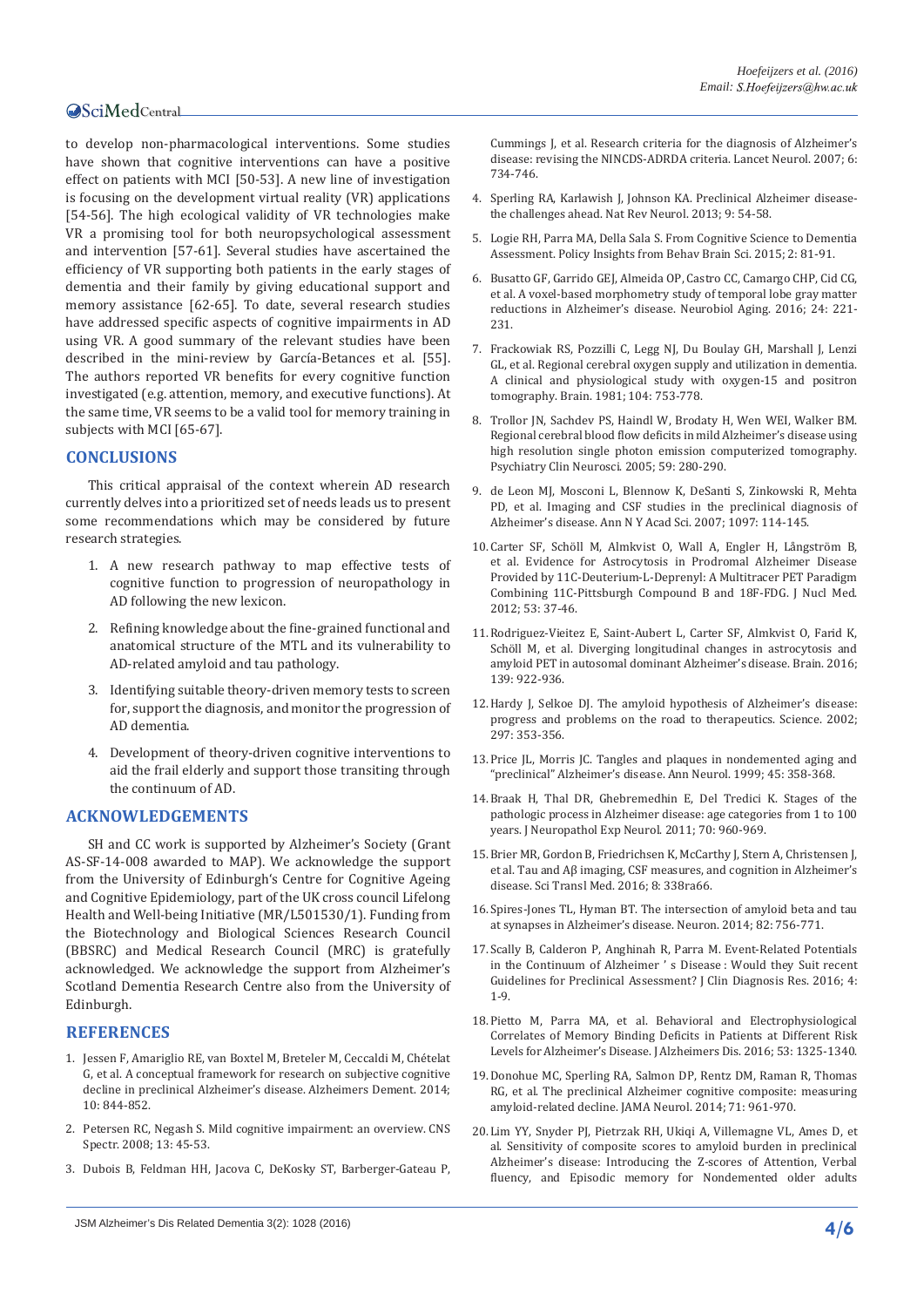[composite score. Alzheimer's Dement \(Amst\). 2016; 2: 19-26.](https://www.ncbi.nlm.nih.gov/pmc/articles/PMC4879646/)

- 21.[Lowndes G, Savage G. Early detection of memory impairment in](http://www.ncbi.nlm.nih.gov/pubmed/17805975)  [Alzheimer's disease: a neurocognitive perspective on assessment.](http://www.ncbi.nlm.nih.gov/pubmed/17805975)  [Neuropsychol Rev. 2007; 17: 193-202.](http://www.ncbi.nlm.nih.gov/pubmed/17805975)
- 22.[Didic M, Barbeau EJ, Felician O, Tramoni E, Guedj E, Poncet M, et al.](http://www.ncbi.nlm.nih.gov/pubmed/21799246)  [Which memory system is impaired first in Alzheimer's disease? J](http://www.ncbi.nlm.nih.gov/pubmed/21799246)  [Alzheimers Dis. 2011; 27: 11-22.](http://www.ncbi.nlm.nih.gov/pubmed/21799246)
- 23.[deToledo-Morrell L, Stoub TR, Bulgakova M, Wilson RS, Bennett DA,](http://www.ncbi.nlm.nih.gov/pubmed/15312965)  [Leurgans S, et al. MRI-derived entorhinal volume is a good predictor](http://www.ncbi.nlm.nih.gov/pubmed/15312965)  [of conversion from MCI to AD. Neurobiol Aging. 2004; 25: 1197-1203.](http://www.ncbi.nlm.nih.gov/pubmed/15312965)
- 24.[Braak H, Braak E. Neuropathological stageing of Alzheimer-related](http://www.ncbi.nlm.nih.gov/pubmed/1759558)  [changes. Acta Neuropathol. 1991; 82: 239-259.](http://www.ncbi.nlm.nih.gov/pubmed/1759558)
- 25.[Zhou M, Zhang F, Zhao L, Qian J, Dong C. Entorhinal cortex: a good](http://www.ncbi.nlm.nih.gov/pubmed/26444348)  [biomarker of mild cognitive impairment and mild Alzheimer's disease.](http://www.ncbi.nlm.nih.gov/pubmed/26444348)  [Rev Neurosci. 2016; 27: 185-95.](http://www.ncbi.nlm.nih.gov/pubmed/26444348)
- 26.[Shoghi-Jadid K, Small GW, Agdeppa ED, Kepe V, Ercoli LM, Siddarth](https://www.ncbi.nlm.nih.gov/pubmed/11790632)  [P, et al. Localization of Neurofibrillary Tangles and Beta-Amyloid](https://www.ncbi.nlm.nih.gov/pubmed/11790632)  [Plaques in the Brains of Living Patients With Alzheimer Disease. Am J](https://www.ncbi.nlm.nih.gov/pubmed/11790632)  [Geriatr Psychiatry. 2002; 10: 24-35.](https://www.ncbi.nlm.nih.gov/pubmed/11790632)
- 27.[Juottonen K, Laakso MP, Insausti R, Lehtovirta M, Pitkänen A,](http://www.ncbi.nlm.nih.gov/pubmed/9562498)  [Partanen K, et al. Volumes of the entorhinal and perirhinal cortices in](http://www.ncbi.nlm.nih.gov/pubmed/9562498)  [Alzheimer's disease. Neurobiol Aging. 1998; 19: 15-22.](http://www.ncbi.nlm.nih.gov/pubmed/9562498)
- 28.[Danckert SL, Craik FI. Does aging affect recall more than recognition](http://www.ncbi.nlm.nih.gov/pubmed/23978011)  [memory? Psychol Aging. 2013; 28: 902-909.](http://www.ncbi.nlm.nih.gov/pubmed/23978011)
- 29.[Naveh-Benjamin M, Guez J, Kilb A, Reedy S. The Associative Memory](https://www.ncbi.nlm.nih.gov/pubmed/15383004)  [Deficit of Older Adults: Further Support Using Face-Name Associations.](https://www.ncbi.nlm.nih.gov/pubmed/15383004)  [Psychology and Aging. 2004; 541-546.](https://www.ncbi.nlm.nih.gov/pubmed/15383004)
- 30.[Dubois B, Feldman HH, Jacova C, Cummings JL, Dekosky ST, Barberger-](http://www.ncbi.nlm.nih.gov/pubmed/20934914)[Gateau P, et al. Revising the definition of Alzheimer's disease: a new](http://www.ncbi.nlm.nih.gov/pubmed/20934914)  [lexicon. Lancet Neurol. 2010; 9: 1118-1127.](http://www.ncbi.nlm.nih.gov/pubmed/20934914)
- 31.[Rentz DM, Parra Rodriguez MA, Amariglio R, Stern Y, Sperling R,](https://www.ncbi.nlm.nih.gov/pubmed/24257331)  [Ferris S. Promising developments in neuropsychological approaches](https://www.ncbi.nlm.nih.gov/pubmed/24257331)  [for the detection of preclinical Alzheimer's disease: a selective review.](https://www.ncbi.nlm.nih.gov/pubmed/24257331)  [Alzheimers Res Ther. 2013; 5: 58.](https://www.ncbi.nlm.nih.gov/pubmed/24257331)
- 32.[Sperling RA, Aisen PS, Beckett LA, Bennett DA, Craft S, Fagan AM,](https://www.ncbi.nlm.nih.gov/pubmed/21514248)  [et al. Toward defining the preclinical stages of Alzheimer's disease:](https://www.ncbi.nlm.nih.gov/pubmed/21514248)  [Recommendations from the National Institute on Aging-Alzheimer's](https://www.ncbi.nlm.nih.gov/pubmed/21514248)  [Association workgroups on diagnostic guidelines for Alzheimer's](https://www.ncbi.nlm.nih.gov/pubmed/21514248)  [disease. Alzheimers Dement. 2011; 7: 280-292.](https://www.ncbi.nlm.nih.gov/pubmed/21514248)
- 33.[Wolk DA, Mancuso L, Kliot D, Arnold SE, Dickerson BC. Familiarity](http://www.ncbi.nlm.nih.gov/pubmed/23474075)[based memory as an early cognitive marker of preclinical and](http://www.ncbi.nlm.nih.gov/pubmed/23474075)  [prodromal AD. Neuropsychologia. 2013; 51: 1094-1102.](http://www.ncbi.nlm.nih.gov/pubmed/23474075)
- 34.[Mayes A, Montaldi D, Migo E. Associative memory and the medial](http://www.ncbi.nlm.nih.gov/pubmed/17270487)  [temporal lobes. Trends Cogn Sci. 2007; 11: 126-135.](http://www.ncbi.nlm.nih.gov/pubmed/17270487)
- 35.[Parra MA, Abrahams S, Logie RH, Méndez LG, Lopera F, Della Sala S.](http://www.ncbi.nlm.nih.gov/pubmed/20624814)  [Visual short-term memory binding deficits in familial Alzheimer's](http://www.ncbi.nlm.nih.gov/pubmed/20624814)  [disease. Brain. 2010; 133: 2702-2713.](http://www.ncbi.nlm.nih.gov/pubmed/20624814)
- 36.[Koppara A, Frommann I, Polcher A, et al. Feature Binding Deficits](http://www.ncbi.nlm.nih.gov/pubmed/26402080)  [in Subjective Cognitive Decline and in Mild Cognitive Impairment. J](http://www.ncbi.nlm.nih.gov/pubmed/26402080)  [Alzheimers Dis. 2015; 48: 161-170.](http://www.ncbi.nlm.nih.gov/pubmed/26402080)
- 37.[Parra MA, Abrahams S, Fabi K, Logie R, Luzzi S, Della Sala S. Short](http://www.ncbi.nlm.nih.gov/pubmed/19293236)[term memory binding deficits in Alzheimer's disease. Brain. 2009;](http://www.ncbi.nlm.nih.gov/pubmed/19293236)  [132: 1057-1066.](http://www.ncbi.nlm.nih.gov/pubmed/19293236)
- 38.[Parra MA, Abrahams S, Logie RH, Della Sala S. Visual short-term](http://www.ncbi.nlm.nih.gov/pubmed/20162428)  [memory binding in Alzheimer's disease and depression. J Neurol.](http://www.ncbi.nlm.nih.gov/pubmed/20162428)  [2010; 257: 1160-1169.](http://www.ncbi.nlm.nih.gov/pubmed/20162428)
- 39.[Della Sala S, Parra MA, Fabi K, Luzzi S, Abrahams S. Short-term](http://www.ncbi.nlm.nih.gov/pubmed/22289292)

[memory binding is impaired in AD but not in non-AD dementias.](http://www.ncbi.nlm.nih.gov/pubmed/22289292)  [Neuropsychologia. 2012; 50: 833-840.](http://www.ncbi.nlm.nih.gov/pubmed/22289292)

- 40.[Parra MA, Sala S Della, Abrahams S, Logie RH, Méndez LG, Lopera](https://www.ncbi.nlm.nih.gov/pubmed/21435348)  [F. Specific deficit of colour-colour short-term memory binding in](https://www.ncbi.nlm.nih.gov/pubmed/21435348)  [sporadic and familial Alzheimer's disease. Neuropsychologia. 2011;](https://www.ncbi.nlm.nih.gov/pubmed/21435348)  [49: 1943-1952.](https://www.ncbi.nlm.nih.gov/pubmed/21435348)
- 41.[Parra MA, Fabi K, Luzzi S, Cubelli R, Hernandez Valdez M, Della Sala S.](https://www.ncbi.nlm.nih.gov/pubmed/24313316)  [Relational and conjunctive binding functions dissociate in short-term](https://www.ncbi.nlm.nih.gov/pubmed/24313316)  [memory. Neurocase. 2015; 21: 56-66.](https://www.ncbi.nlm.nih.gov/pubmed/24313316)
- 42.[Baddeley A, Allen R, Vargha-Khadem F. Is the hippocampus necessary](http://www.ncbi.nlm.nih.gov/pubmed/20006631)  [for visual and verbal binding in working memory? Neuropsychologia.](http://www.ncbi.nlm.nih.gov/pubmed/20006631)  [2010; 48: 1089-1095.](http://www.ncbi.nlm.nih.gov/pubmed/20006631)
- 43.[Parra MA, Della Sala S, Logie RH, Morcom AM. Neural correlates of](http://www.ncbi.nlm.nih.gov/pubmed/24120612)  [shape-color binding in visual working memory. Neuropsychologia.](http://www.ncbi.nlm.nih.gov/pubmed/24120612)  [2014; 52: 27-36.](http://www.ncbi.nlm.nih.gov/pubmed/24120612)
- 44.[Staresina BP, Davachi L. Object unitization and associative memory](http://www.ncbi.nlm.nih.gov/pubmed/20660271)  formation are supported by distinct brain regions. J Neurosci. 2010; [30: 9890-9897.](http://www.ncbi.nlm.nih.gov/pubmed/20660271)
- 45.[Parra MA, Saarimäki H, Bastin ME, Londoño AC, Pettit L, Lopera F4, et](http://www.ncbi.nlm.nih.gov/pubmed/25762465)  [al. Memory binding and white matter integrity in familial Alzheimer's](http://www.ncbi.nlm.nih.gov/pubmed/25762465)  [disease. Brain. 2015; 138: 1355-1369.](http://www.ncbi.nlm.nih.gov/pubmed/25762465)
- 46.[Amariglio RE, Donohue MC, Marshall GA, Rentz DM, Salmon DP,](https://www.ncbi.nlm.nih.gov/pubmed/25706191)  [Ferris SH, et al. Tracking early decline in cognitive function in older](https://www.ncbi.nlm.nih.gov/pubmed/25706191)  [individuals at risk for Alzheimer's disease dementia: The Alzheimer's](https://www.ncbi.nlm.nih.gov/pubmed/25706191)  [Disease Cooperative Study Cognitive Function Instrument. JAMA](https://www.ncbi.nlm.nih.gov/pubmed/25706191)  [Neurol. 2015; 72: 446-454.](https://www.ncbi.nlm.nih.gov/pubmed/25706191)
- 47.Romero Vanegas SJ, Valencia Marín CM, Aguirre Acevedo DC, Buschke H, Lopera F. Verbal episodic memory at the preclinical and early phases of familiar early - onset Alzheimer disease caused by E280A mutation at PS1. Acta Neurológica Colombiana. 2010; 177-194.
- 48.[Giebel CM, Challis D, Montaldi D. Understanding the cognitive](http://www.ncbi.nlm.nih.gov/pubmed/25632849)  [underpinnings of functional impairments in early dementia: a review.](http://www.ncbi.nlm.nih.gov/pubmed/25632849)  [Aging Ment Health. 2015; 19: 859-875.](http://www.ncbi.nlm.nih.gov/pubmed/25632849)
- 49.[Winblad B, Palmer K, Kivipelto M, Jelic V, Fratiglioni L, Wahlund L-O,](https://www.ncbi.nlm.nih.gov/pubmed/15324367)  [et al. Mild cognitive impairment - beyond controversies, towards](https://www.ncbi.nlm.nih.gov/pubmed/15324367)  [a consensus: report of the International Working Group on Mild](https://www.ncbi.nlm.nih.gov/pubmed/15324367)  [Cognitive Impairment. J Intern Med. 2004; 256: 240-246.](https://www.ncbi.nlm.nih.gov/pubmed/15324367)
- 50.[Belleville S, Gilbert B, Fontaine F, Gagnon L, Ménard E, Gauthier S.](https://www.ncbi.nlm.nih.gov/pubmed/17050952)  [Improvement of Episodic Memory in Persons with Mild Cognitive](https://www.ncbi.nlm.nih.gov/pubmed/17050952)  [Impairment and Healthy Older Adults: Evidence from a Cognitive](https://www.ncbi.nlm.nih.gov/pubmed/17050952)  [Intervention Program. Dement Geriatr Cogn Disord. 2006; 22:486-](https://www.ncbi.nlm.nih.gov/pubmed/17050952) [499.](https://www.ncbi.nlm.nih.gov/pubmed/17050952)
- 51.[Kinsella GJ, Mullaly E, Rand E, Ong B, Burton C, Price S, et al. Early](https://www.ncbi.nlm.nih.gov/pubmed/19332424)  [intervention for mild cognitive impairment: a randomised controlled](https://www.ncbi.nlm.nih.gov/pubmed/19332424)  [trial. J Neurol Neurosurg Psychiatry. 2009; 80: 730-736.](https://www.ncbi.nlm.nih.gov/pubmed/19332424)
- 52.[Simon SS, Yokomizo JE, Bottino CM. Cognitive intervention in amnestic](http://www.ncbi.nlm.nih.gov/pubmed/22322184)  [Mild Cognitive Impairment: a systematic review. Neurosci Biobehav](http://www.ncbi.nlm.nih.gov/pubmed/22322184)  [Rev. 2012; 36: 1163-1178.](http://www.ncbi.nlm.nih.gov/pubmed/22322184)
- 53.[Unverzagt FW, Kasten L, Johnson KE, Rebok GW, Marsiske M, Koepke](http://www.ncbi.nlm.nih.gov/pubmed/17942013)  [KM, et al. Effect of memory impairment on training outcomes in](http://www.ncbi.nlm.nih.gov/pubmed/17942013)  [ACTIVE. J Int Neuropsychol Soc. 2007; 13: 953-960.](http://www.ncbi.nlm.nih.gov/pubmed/17942013)
- 54.[Optale G, Urgesi C, Busato V, Marin S, Piron L, Priftis K, et al. Controlling](https://www.ncbi.nlm.nih.gov/pubmed/19934445)  [Memory Impairment in Elderly Adults Using Virtual Reality Memory](https://www.ncbi.nlm.nih.gov/pubmed/19934445)  [Training: A Randomized Controlled Pilot Study. Neurorehabil Neural](https://www.ncbi.nlm.nih.gov/pubmed/19934445)  [Repair. 2010; 24: 348-357.](https://www.ncbi.nlm.nih.gov/pubmed/19934445)
- 55.[Garcia-Betances RI, Arredondo Waldmeyer MT, Fico G, Cabrera-](https://www.ncbi.nlm.nih.gov/pubmed/26696887)[Umpierrez MF. Corrigendum: A succinct overview of virtual reality](https://www.ncbi.nlm.nih.gov/pubmed/26696887)  [technology use in Alzheimer's disease. Front Aging Neurosci. 2015; 7:](https://www.ncbi.nlm.nih.gov/pubmed/26696887)